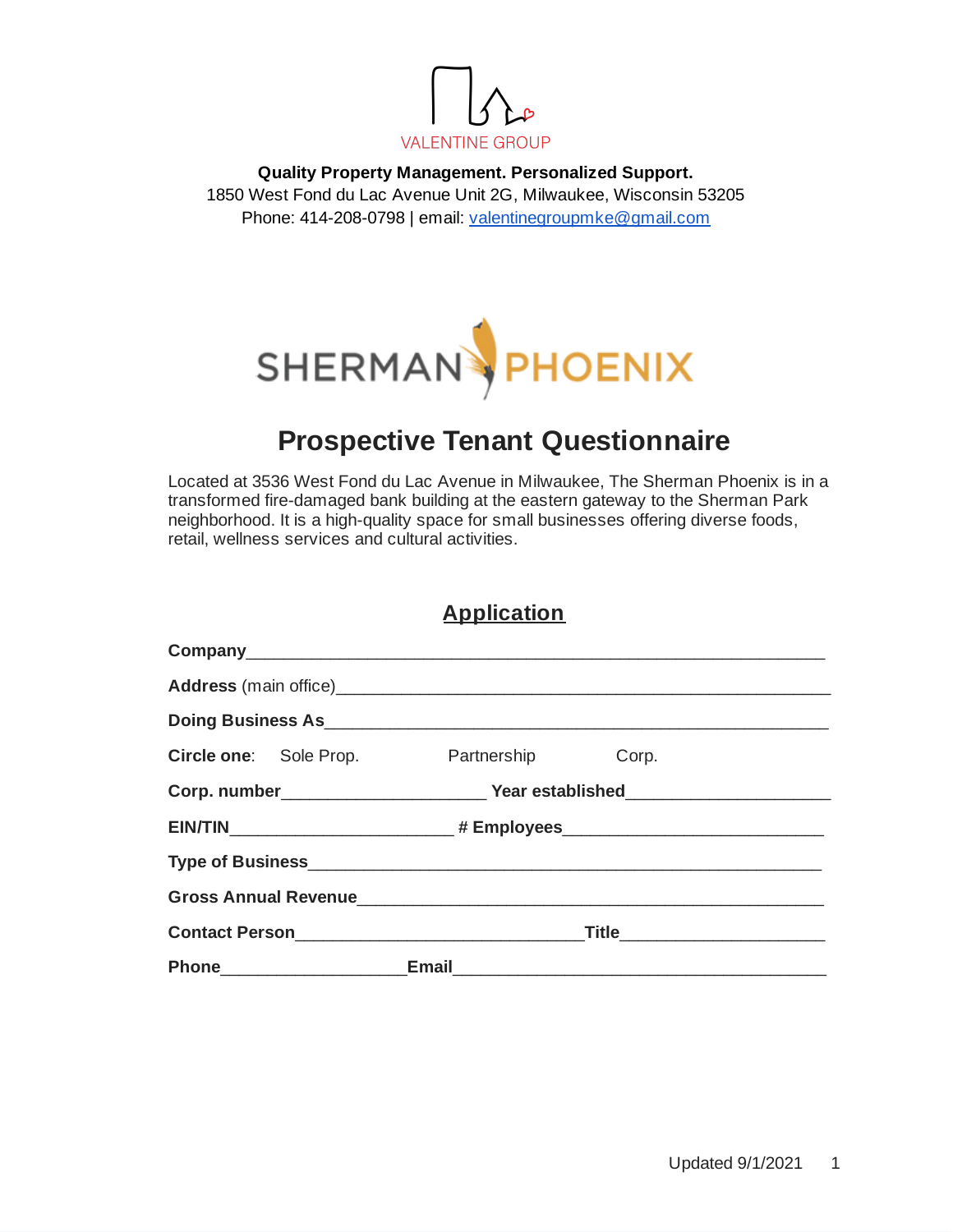

**Quality Property Management. Personalized Support.** 1850 West Fond du Lac Avenue Unit 2G, Milwaukee, Wisconsin 53205 Phone: 414-208-0798 | email: [valentinegroupmke@gmail.com](mailto:valentinegroupmke@gmail.com)

## **Rental History**

| <b>Current Address</b>    |                     |
|---------------------------|---------------------|
| <b>Reason for Leaving</b> |                     |
| <b>Landlord name</b>      | <b>Phone number</b> |
| <b>Rental Rate</b>        | <b>Rented SF</b>    |

## **Business Credit References**

| <b>Address</b><br>the control of the control of the control of the control of the control of the control of the control of the control of the control of the control of the control of the control of the control of the control of the control |                       |  |
|-------------------------------------------------------------------------------------------------------------------------------------------------------------------------------------------------------------------------------------------------|-----------------------|--|
| <b>Account Name / #</b>                                                                                                                                                                                                                         | <b>Contact Person</b> |  |
|                                                                                                                                                                                                                                                 |                       |  |
| <b>Address</b>                                                                                                                                                                                                                                  |                       |  |
| <b>Account Name / #</b>                                                                                                                                                                                                                         | <b>Contact Person</b> |  |